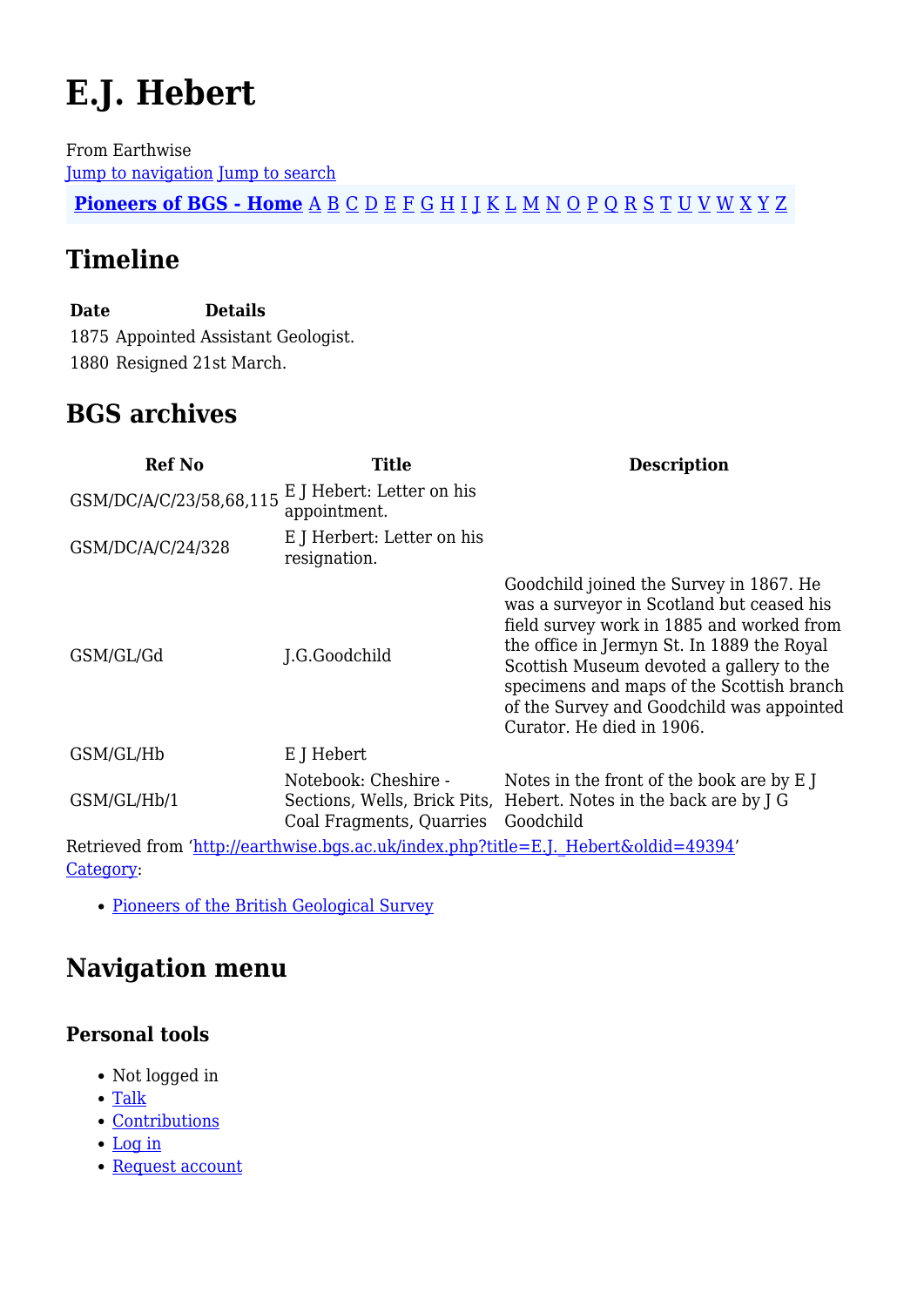#### **Namespaces**

- [Page](http://earthwise.bgs.ac.uk/index.php/E.J._Hebert)
- [Discussion](http://earthwise.bgs.ac.uk/index.php?title=Talk:E.J._Hebert&action=edit&redlink=1)

 $\Box$ 

## **Variants**

#### **Views**

- [Read](http://earthwise.bgs.ac.uk/index.php/E.J._Hebert)
- [Edit](http://earthwise.bgs.ac.uk/index.php?title=E.J._Hebert&action=edit)
- [View history](http://earthwise.bgs.ac.uk/index.php?title=E.J._Hebert&action=history)
- [PDF Export](http://earthwise.bgs.ac.uk/index.php?title=E.J._Hebert&action=mpdf)

 $\Box$ 

#### **More**

#### **Search**

Search Go

## **Navigation**

- [Main page](http://earthwise.bgs.ac.uk/index.php/Main_Page)
- [Recent changes](http://earthwise.bgs.ac.uk/index.php/Special:RecentChanges)
- [Random page](http://earthwise.bgs.ac.uk/index.php/Special:Random)
- [Help about MediaWiki](https://www.mediawiki.org/wiki/Special:MyLanguage/Help:Contents)

## **Tools**

- [What links here](http://earthwise.bgs.ac.uk/index.php/Special:WhatLinksHere/E.J._Hebert)
- [Related changes](http://earthwise.bgs.ac.uk/index.php/Special:RecentChangesLinked/E.J._Hebert)
- [Special pages](http://earthwise.bgs.ac.uk/index.php/Special:SpecialPages)
- [Permanent link](http://earthwise.bgs.ac.uk/index.php?title=E.J._Hebert&oldid=49394)
- [Page information](http://earthwise.bgs.ac.uk/index.php?title=E.J._Hebert&action=info)
- [Cite this page](http://earthwise.bgs.ac.uk/index.php?title=Special:CiteThisPage&page=E.J._Hebert&id=49394)
- [Browse properties](http://earthwise.bgs.ac.uk/index.php/Special:Browse/:E.J.-5FHebert)
- This page was last modified on 31 August 2020, at 18:28.
- [Privacy policy](http://earthwise.bgs.ac.uk/index.php/Earthwise:Privacy_policy)
- [About Earthwise](http://earthwise.bgs.ac.uk/index.php/Earthwise:About)
- [Disclaimers](http://earthwise.bgs.ac.uk/index.php/Earthwise:General_disclaimer)